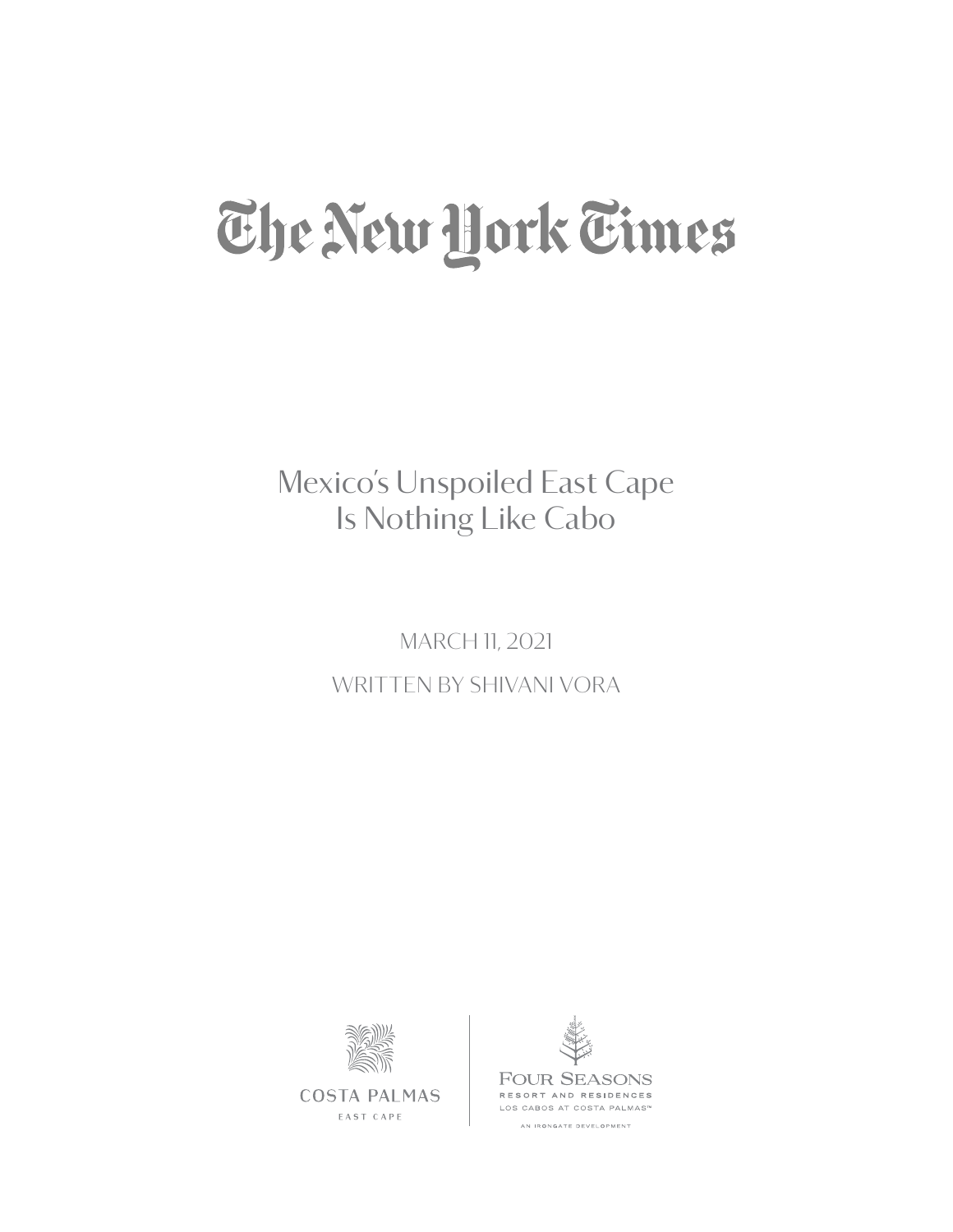

## Mexico's Unspoiled East Cape Is Nothing Like Cabo

Los Cabos, in the Mexican state of Baja California Sur, is no stranger to tourism and development. The Corridor, the highway connecting the city of Cabo San Lucas to the artsy town of San José del Cabo, is packed with hotels and condos, along with construction sites where more are being built.

The growth doesn't appear to be slowing down anytime soon.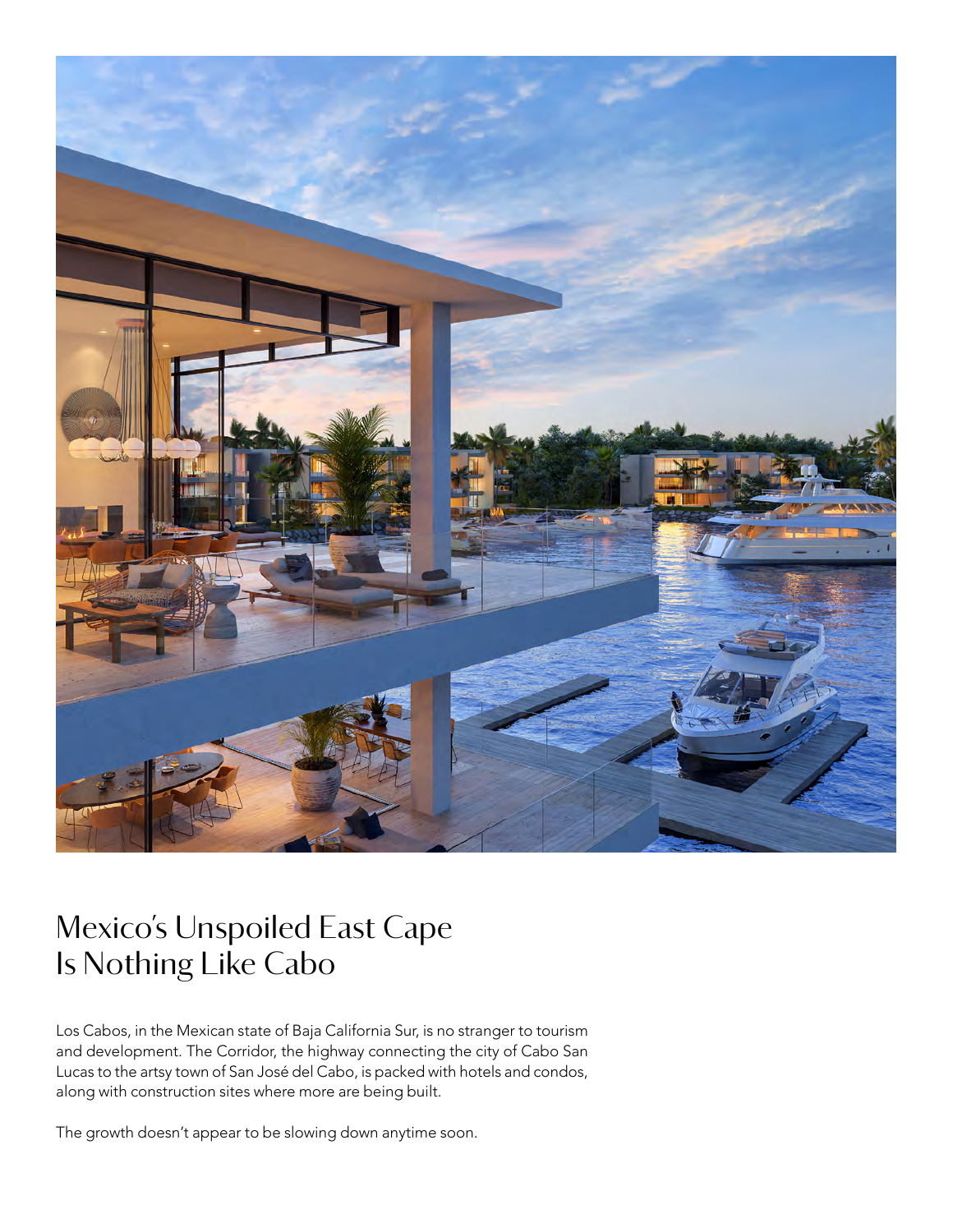

"Even though the Corridor is already so dense, residential, hotel and commercial development is continuing nonstop," said Zachary Rabinor, the founder of Journey Mexico, a Mexico-based company that offers luxury travel trips and home rentals in the country. "People love the beautiful oceanside resorts and properties with lots of services nearby including restaurants, shopping and nightlife."

The weather in Los Cabos — sunny days most of the year, with little rain to speak of — and an abundance of activities like fishing and golf are also big draws, Mr. Rabinor said.

The region has been a popular destination for Americans during the pandemic since the area's lockdown was lifted, in part because Mexico welcomes United States tourism. Hotels have seen high occupancy, especially during holiday periods.

The construction boom started after Hurricane Odile, which stuck and caused severe damage to Los Cabos in 2014, according to Ramiro Palenque Bullrich, the owner of 2Seas Los Cabos, a local realty company that is an affiliate of Christie's International Real Estate. "Right after Odile, getting a permit to build was very inexpensive so the number of hotels and residential units multiplied quickly," he said.

But a half-hour drive farther northeast and away from the Corridor, in an area called the East Cape, is a side of the region that is a stark contrast to the bustling vacation destination. Stretching from San José del Cabo to the town of Los Barriles, the East Cape is a secluded area of sweeping landscapes where the desert meets the Sea of Cortez, and the Sierra de la Laguna mountains sit in the backdrop.

It wasn't too long ago that this part of Los Cabos was largely unknown and off-the-grid, according to several experts. "A few years ago, there was nothing in the East Cape, and some parts didn't have and continue not to have proper electricity," Mr. Bullrich said.

Recently, however, the East Cape has turned into an up-and-coming area that's garnering buzz.

The shift is largely due to a new 1,000-acre resort community, Costa Palmas, which includes outposts of two wellknown hotel brands, each with a residential component: Four Seasons Hotels & Resorts and Aman Resorts. Four Seasons introduced its hotel and homes in late 2019 while the rest are expected to be completed in the next five to seven years.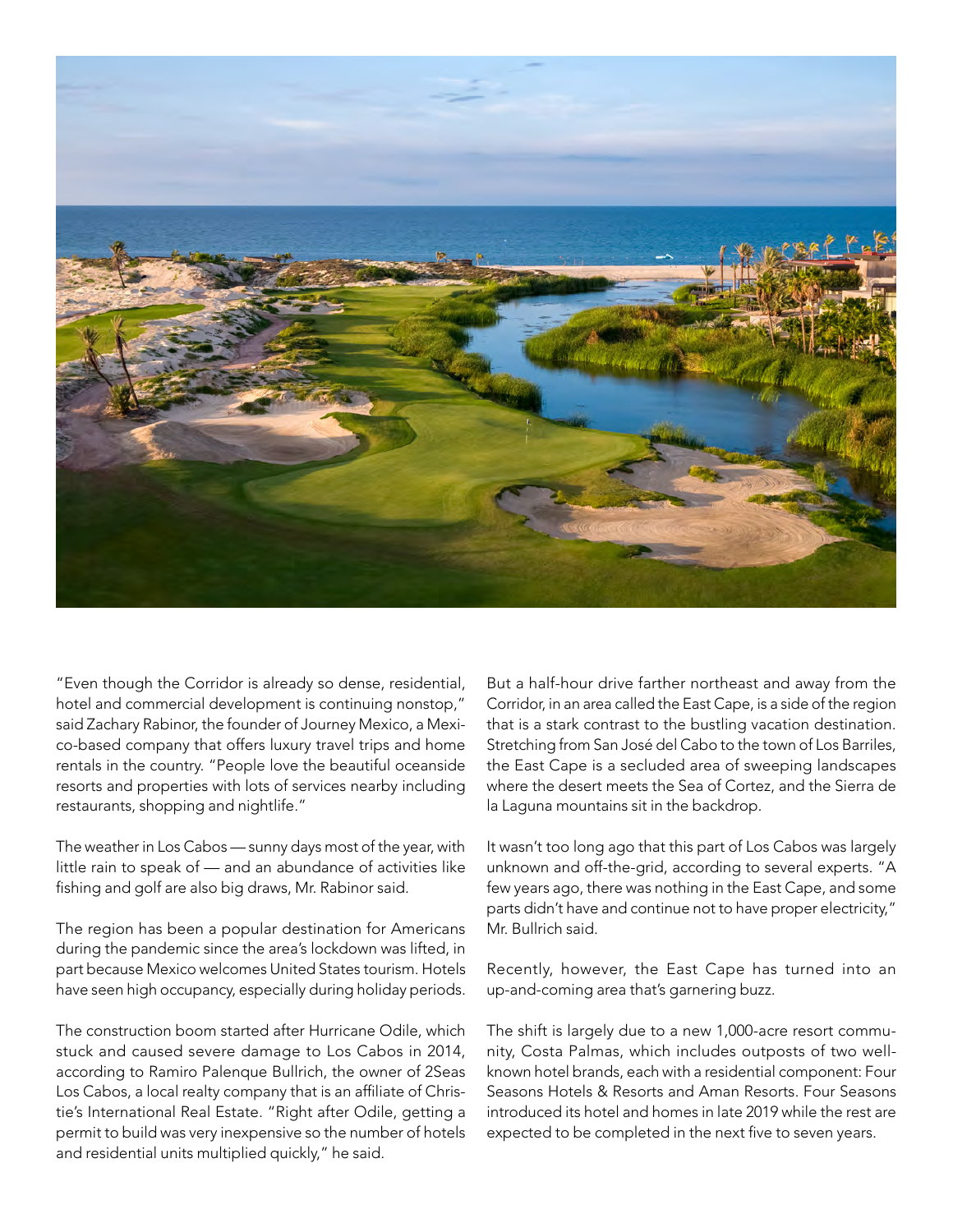More development is also underway in the East Cape beyond Costa Palmas.

Patricio del Portillo, the director in Mexico for the research firm CBRE Hotels, said that the East Cape is appealing to home buyers because of its setting on the Sea of Cortez, a body of water that has captured imaginations because of its deep blue color and rich marine life. The American author John Steinbeck, for one, wrote the travelogue "The Log from the Sea of Cortez," published in 1951, after traveling here, and the explorer Jacques Cousteau called it the "aquarium of the world."

But the sea's most winning quality may be its calm, swimmable waters, a unique feature in Los Cabos because most of the resorts and residences here are on the Pacific Ocean, where the waters are often too rough to swim. "People love that you can swim in the East Cape's waters. That's definitely the biggest thing it is has going for it," Mr. del Portillo said.

The East Cape is also home to Cabo Pulmo National Park, a UNESCO World Heritage site that's renowned for its snorkeling and scuba diving.

Homebuyers, according to Mr. del Portillo and Mr. Bullrich, always thought of the area as being too far away from the rest of Los Cabos, but the perception started to change when a highway built between 2018 and 2019 cut down the travel time from Los Cabos International Airport to around 45 minutes, from an hour-and-a-half.

"Costa Palmas opening was the next milestone in getting people more interested in the East Cape," Mr. del Portillo said.

Costa Palmas, owned by the Los Angeles real estate firm Irongate, has a number of amenities intended to appeal to luxury home buyers.

Its two miles of swimmable beach may rank as No. 1, but when complete, the community will also have 20 restaurants and cafes (six are currently open); a marina that can accommodate 250 yachts; an 18-hole golf course designed by the well-known architect Robert Trent Jones II; a members-only yacht and beach club with a pool, large gym and movie theater; polo fields; a horseback riding center; several organic farms; a kids club; and scenic walking paths.

Residents also have access to adventure guides who lead excursions like hiking in the mountains and diving trips to Cabo Pulmo, and they can use amenities offered by the hotels.

Irongate's owner, Jason Grosfeld, who has vacationed in the region for more than a decade, said that he got the idea for Costa Palmas because of the time he spent on the region's Pacific side.

"My wife and I visited with our kids and always missed swimming in the ocean," he said. "When I found this land, I saw an opportunity to build a spread-out resort that offered something different than what already existed."

Costa Palmas will have a total of 350 residences in its first phase. The 140 from Four Seasons range from two-bedroom, already-built homes on the marina costing \$2.5 million, to beachfront lots for \$25 million. Aesthetically, they're contemporary and have natural wood floors that resemble the sand on the beach and the surrounding desert, floor-to-ceiling windows and stainless-steel finishes.

Aman's 35 properties, called Amanvari, are expected to make their debut in early 2022 and will have a minimalist feel; they will cost between \$5 million and \$26 million.

The resort has seen close to \$1 billion in sales, a number that increased significantly in the wake of the pandemic, according to Mr. Grosfeld. "We're super spread out and in a setting where social distancing is automatic, not an effort," he said. "That's what people seem to want now."

Most of the buyers, he said, are from California, Texas, Washington State, Arizona and Canada's west coast, but there have been some Europeans.

It's a pattern in line with the overall real estate market in Los Cabos.

"The flight accessibility from these places to Cabo definitely drives sales," Mr. Bullrich said.

One buyer, a well-known Silicon Valley-entrepreneur who wanted to remain anonymous because he prefers to be understated about his wealth, said that the ease of reaching Cabo and its proximity to San Francisco are big reasons he and his wife bought a Four Seasons residence for themselves and their two school-aged daughters. They liked the East Cape specifically because they enjoy kiteboarding, and its beaches are prime spots for the sport; the quiet, remote setting was also attractive. "We are not into the hubbub of the Corridor," the buyer said. "Even though it's not fully built out yet, Costa Palmas has a sense of community already that we love."

According to CBRE's research, Los Cabos is one of the strongest real estate markets in Mexico and has seen an annual growth of six percent in overall sales for the last five years.

In 2020, that number jumped to a 13 percent increase for a total of more than \$500 million in residential sales.